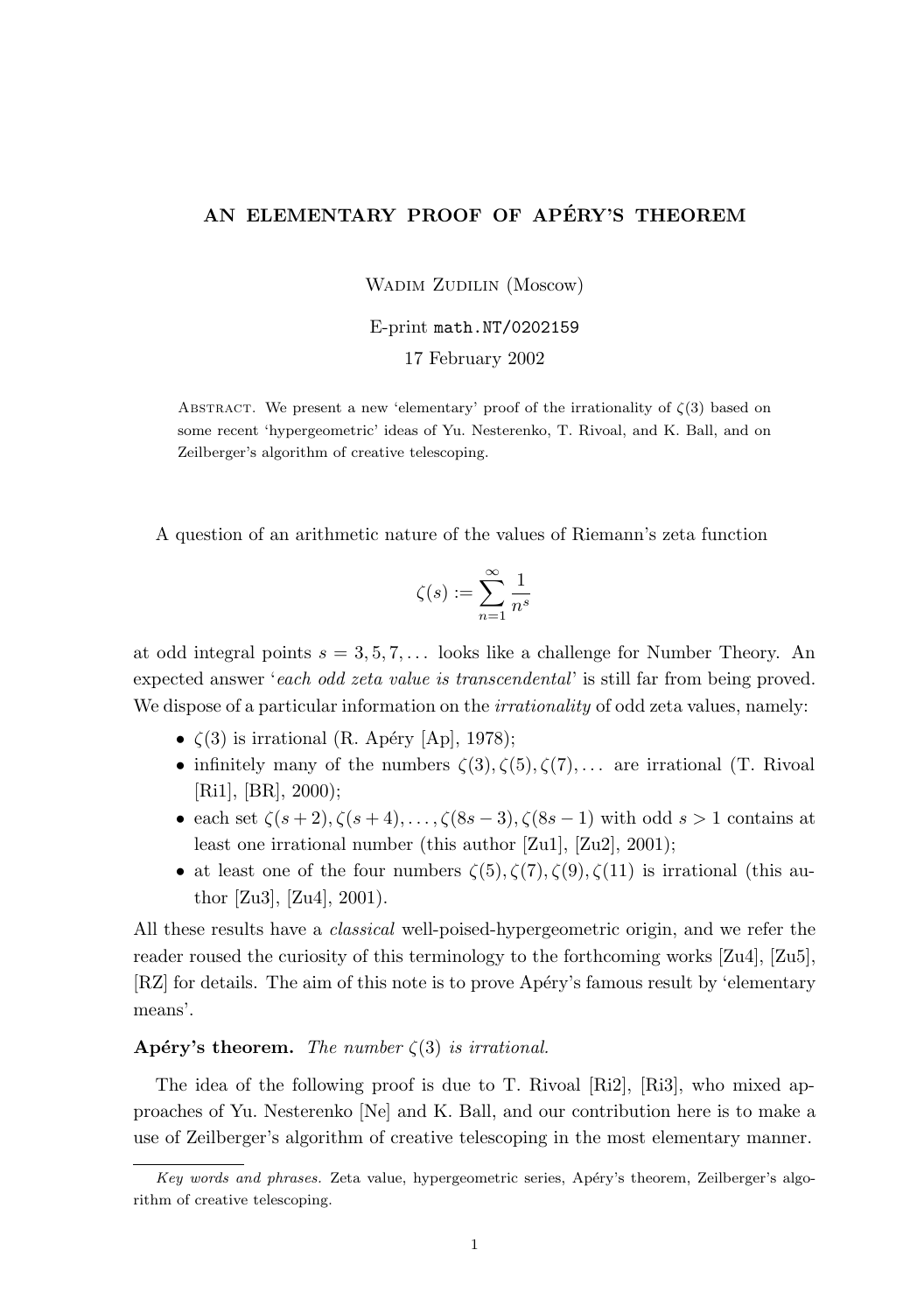### 2 W. ZUDILIN

Our starting point is repetition of [Ne, Section 1]. For each integer  $n = 0, 1, 2, \ldots$ define the rational function

$$
R_n(t) := \left(\frac{(t-1)\cdots(t-n)}{t(t+1)\cdots(t+n)}\right)^2
$$

and denote by  $D_n$  the least common multiple of the numbers  $1, 2, ..., n$  (and  $D_0 = 1$ ) for completeness).

Lemma 1 (cf. [Ne, Lemma 1]). There holds the equality

$$
F_n := -\sum_{t=1}^{\infty} R'_n(t) = u_n \zeta(3) - v_n,
$$
\n(1)

where  $u_n \in \mathbb{Z}, D_n^3 v_n \in \mathbb{Z}$ .

Proof. Taking square of the partial-fraction expansion

$$
\frac{(t-1)\cdots(t-n)}{t(t+1)\cdots(t+n)} = \sum_{k=0}^{n} \frac{(-1)^{n-k} \binom{n+k}{n} \binom{n}{k}}{t+k}
$$

with a help of the relation

$$
\frac{1}{t+k} \cdot \frac{1}{t+l} = \frac{1}{l-k} \cdot \left(\frac{1}{t+k} - \frac{1}{t+l}\right) \quad \text{for} \quad k \neq l,
$$

we arrive at the formula

$$
R_n(t) = \sum_{k=0}^n \left( \frac{A_{2k}^{(n)}}{(t+k)^2} + \frac{A_{1k}^{(n)}}{t+k} \right),
$$

with  $A_{jk} = A_{jk}^{(n)}$  satisfying the inclusions

$$
A_{2k} = {n+k \choose n}^2 {n \choose k}^2 \in \mathbb{Z} \text{ and } D_n A_{1k} \in \mathbb{Z}, \qquad k = 0, 1, \dots, n. \tag{2}
$$

Furthermore,

$$
\sum_{k=0}^{n} A_{1k} = \sum_{k=0}^{n} \text{Res}_{t=-k} R_n(t) = -\text{Res}_{t=\infty} R_n(t) = 0
$$

since  $R_n(t) = O(t^{-2})$  as  $t \to \infty$ , hence the quantity

$$
F_n = \sum_{t=1}^{\infty} \sum_{k=0}^{n} \left( \frac{2A_{2k}}{(t+k)^3} + \frac{A_{1k}}{(t+k)^2} \right) = \sum_{k=0}^{n} \sum_{l=k+1}^{\infty} \left( \frac{2A_{2k}}{l^3} + \frac{A_{1k}}{l^2} \right)
$$

$$
= 2 \sum_{k=0}^{n} A_{2k} \left( \sum_{l=1}^{\infty} - \sum_{l=1}^{k} \right) \frac{1}{l^3} + \sum_{k=0}^{n} A_{1k} \left( \sum_{l=1}^{\infty} - \sum_{l=1}^{k} \right) \frac{1}{l^2}
$$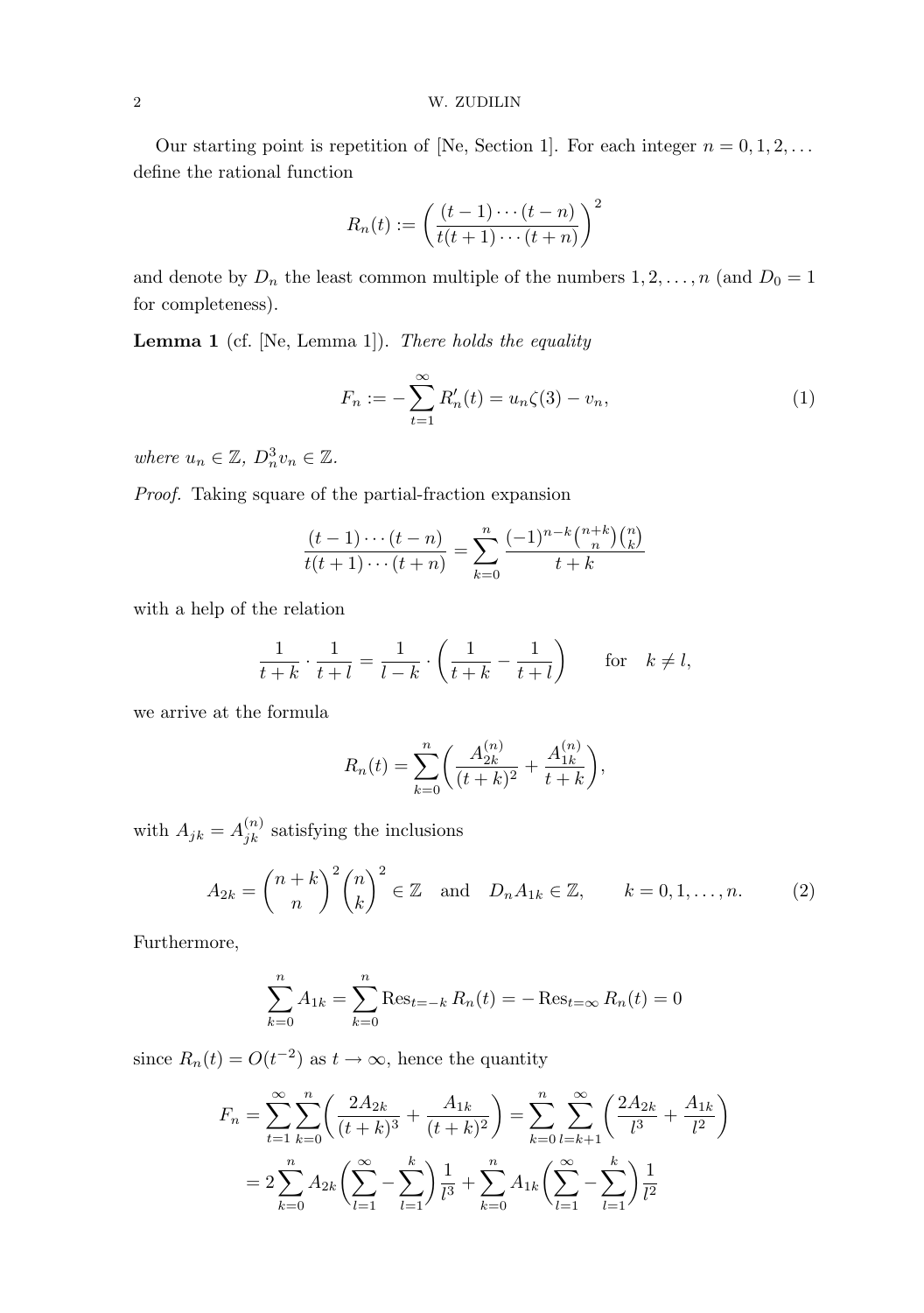has the desired form (1), with

$$
u_n = 2\sum_{k=0}^n A_{2k}, \qquad v_n = 2\sum_{k=0}^n A_{2k} \sum_{l=1}^k \frac{1}{l^3} + \sum_{k=0}^n A_{1k} \sum_{l=1}^k \frac{1}{l^2}.
$$
 (3)

Finally, using the inclusions (2) and

$$
D_n^j \cdot \sum_{l=1}^k \frac{1}{l^j} \in \mathbb{Z}
$$
 for  $k = 0, 1, ..., n, j = 2, 3,$ 

we deduce that  $u_n \in \mathbb{Z}$  and  $D_n^3 v_n \in \mathbb{Z}$  as required.

Since

$$
R_0(t) = \frac{1}{t^2}
$$
,  $R_1(t) = \frac{1}{t^2} + \frac{4}{(t+1)^2} - \frac{4}{t} + \frac{4}{t+1}$ ,

in accordance with formulae (3) we find that

$$
F_0 = 2\zeta(3)
$$
 and  $F_1 = 10\zeta(3) - 12.$  (4)

Now, with a help of Zeilberger's algorithm of creative telescoping [PWZ, Chapter 6] we get the rational function  $S_n(t) := s_n(t)R_n(t)$ , where

$$
s_n(t) := 4(2n+1)(-2t^2+t+(2n+1)^2),
$$
\n(5)

satisfying the following property.

**Lemma 2.** For each  $n = 1, 2, \ldots$ , there holds the identity

$$
(n+1)^3 R_{n+1}(t) - (2n+1)(17n^2 + 17n + 5)R_n(t) + n^3 R_{n-1}(t) = S_n(t+1) - S_n(t).
$$
 (6)

'One-line' proof. Divide both sides of (6) by  $R_n(t)$  and verify numerically the identity

$$
(n+1)^3 \left(\frac{t-n-1}{t+n+1}\right)^2 - (2n+1)(17n^2+17n+5) + n^3 \left(\frac{t+n}{t-n}\right)^2
$$
  
=  $s_n(t+1) \left(\frac{t^2}{(t-n)(t+n+1)}\right)^2 - s_n(t),$ 

where  $s_n(t)$  is given in (5).

**Lemma 3.** The quantity  $(1)$  satisfies the difference equation

$$
(n+1)3un+1 - (2n+1)(17n2 + 17n + 5)un + n3un = 0
$$
 (7)

for  $n = 1, 2, \ldots$ .

*Proof.* Since  $R'_n(t) = O(t^{-3})$  and  $S'_n$  $n'_n(t) = O(t^{-2})$ , differentiating identity (6) and summing the result over  $t = 1, 2, \ldots$  we arrive at the equality

$$
(n+1)3Fn+1 - (2n+1)(17n2 + 17n + 5)Fn + n3Fn-1 = S'n(1).
$$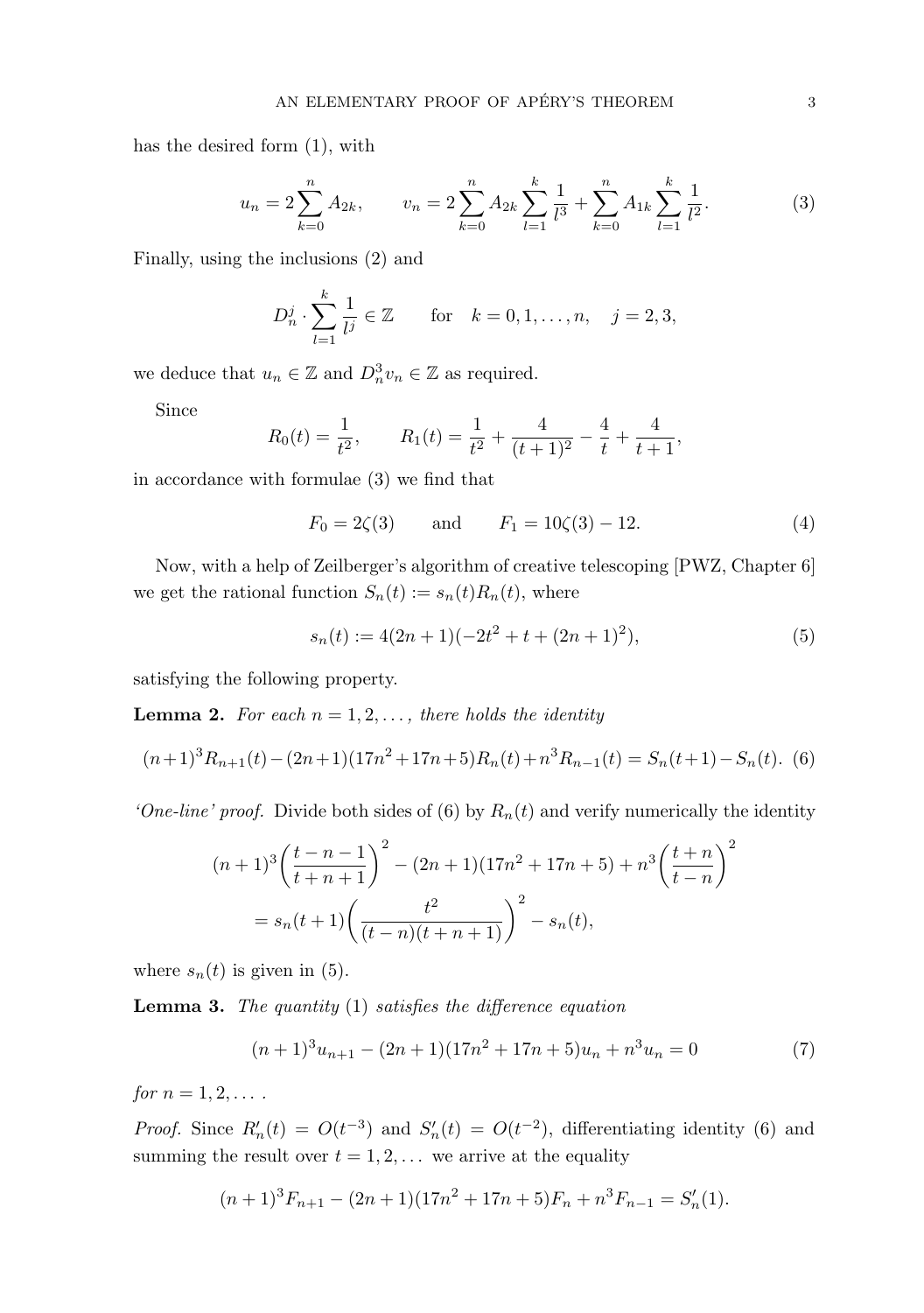## 4 W. ZUDILIN

It remains to note that, for  $n \geq 1$ , both functions  $R_n(t)$  and  $S_n(t) = s_n(t)R_n(t)$  have second-order zero at  $t = 1$ . Thus  $S'_r$  $n'_n(1) = 0$  for  $n = 1, 2, \ldots$  and we obtain the desired recurrence  $(7)$  for the quantity  $(1)$ .

Consider another rational function

$$
\widetilde{R}_n(t) := n!^2 (2t+n) \frac{(t-1)\cdots(t-n) \cdot (t+n+1)\cdots(t+2n)}{(t(t+1)\cdots(t+n))^4}
$$
\n(8)

and the corresponding hypergeometric series

$$
\widetilde{F}_n := \sum_{t=1}^{\infty} \widetilde{R}_n(t),\tag{9}
$$

proposed by K. Ball.

**Lemma 4** (cf. [BR, the second proof of Lemma 3]). For each  $n = 0, 1, 2, \ldots$ , there holds the inequality

$$
0 < \widetilde{F}_n < 20(n+1)^4(\sqrt{2}-1)^{4n}.\tag{10}
$$

*Proof.* Since  $\widetilde{R}_n(t) = 0$  for  $t = 1, 2, ..., n$  and  $\widetilde{R}_n(t) > 0$  for  $t > n$  we deduce that  $\widetilde{F}_n > 0.$ 

With a help of elementary inequality

$$
\frac{1}{m} \cdot \frac{(m+1)^m}{m^{m-1}} = \left(1 + \frac{1}{m}\right)^m < e < \left(1 + \frac{1}{m}\right)^{m+1} = \frac{1}{m} \cdot \frac{(m+1)^{m+1}}{m^m}
$$

that yields  $(m + 1)^m/m^{m-1} < em < (m + 1)^{m+1}/m^m$  for  $m = 1, 2, ...,$  we deduce that

$$
e^{-n}\frac{(m+n)^{m+n-1}}{m^{m-1}} < m(m+1)\dots(m+n-1) < e^{-n}\frac{(m+n)^{m+n}}{m^m}.
$$

Therefore, for integers  $t \geq n+1$ ,

$$
\widetilde{R}_n(t) \cdot \frac{(t+n)^5}{(2t+n)(t+2n)} = n!^2 \cdot \frac{(t-1)\cdots(t-n) \cdot (t+n) \cdots (t+2n-1)}{(t(t+1)\cdots(t+n-1))^4}
$$
\n
$$
< (n+1)^{2(n+1)} \cdot \frac{t^{5t-4}(t+2n)^{t+2n}}{(t-n)^{t-n}(t+n)^{5(t+n)-4}}
$$

and, as a consequence,

$$
\widetilde{R}_n(t) \cdot \frac{t^4(t+n)}{(2t+n)(t+2n)(n+1)^2} < (n+1)^{2n} \cdot \frac{t^{5t}(t+2n)^{t+2n}}{(t-n)^{t-n}(t+n)^{5(t+n)}} \\
= \left(1 + \frac{1}{n}\right)^{2n} \cdot e^{nf(t/n)} < e^2 \cdot \left(\sup_{\tau > 1} e^{f(\tau)}\right)^n,\tag{11}
$$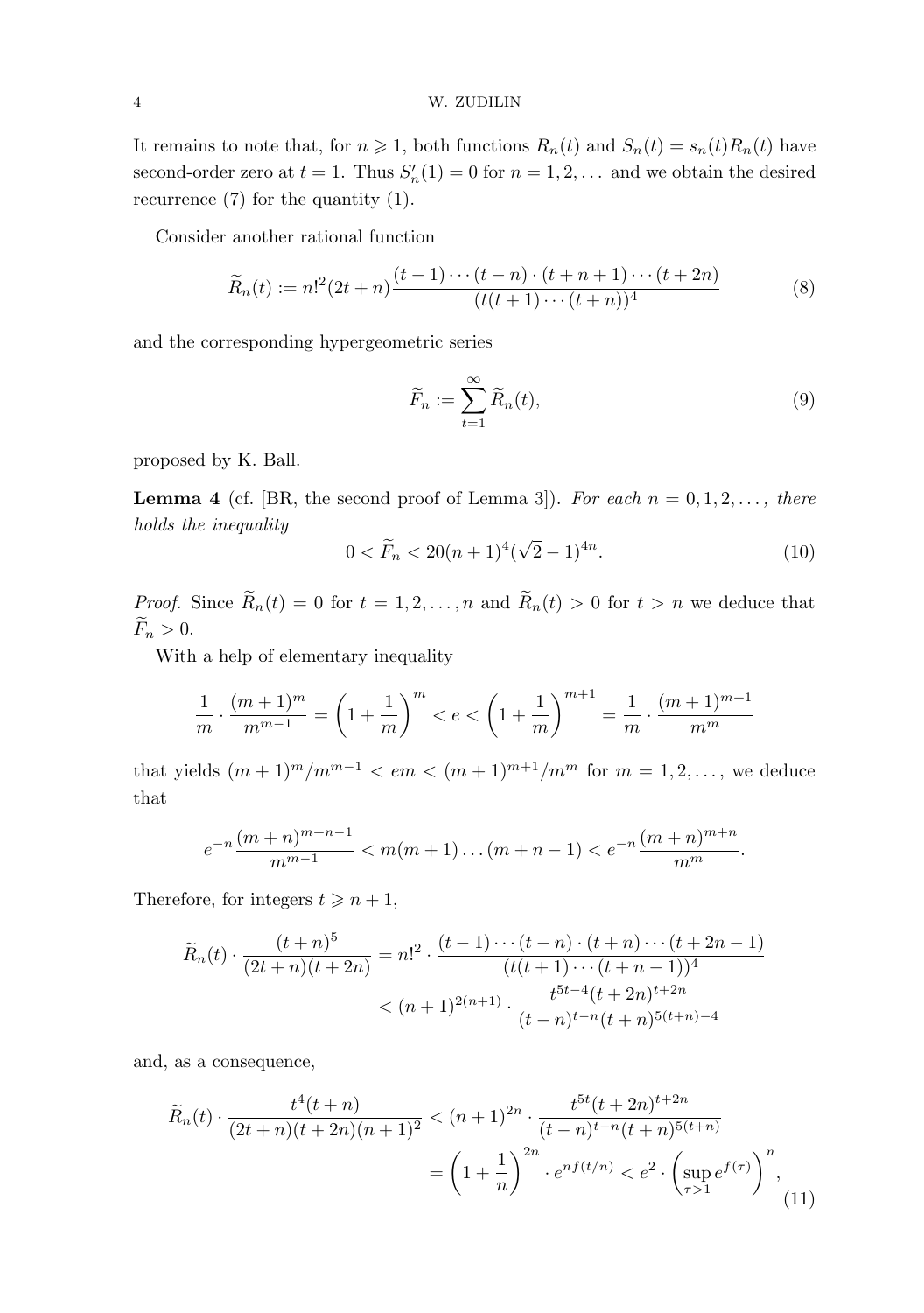where

$$
f(\tau) := \log \frac{\tau^{5\tau}(\tau+2)^{\tau+2}}{(\tau-1)^{\tau-1}(\tau+1)^{5(\tau+1)}}.
$$

The unique (real) solution  $\tau_0$  of the equation

$$
f'(\tau) = \log \frac{\tau^5(\tau + 2)}{(\tau - 1)(\tau + 1)^5} = 0
$$

in the region  $\tau > 1$  is the zero of the polynomial

$$
\tau^5(\tau+2)-(\tau-1)(\tau+1)^5=-\left(\tau+\frac{1}{2}\right)\left(2\left(\tau+\frac{1}{2}\right)^4-5\left(\tau+\frac{1}{2}\right)^2-\frac{7}{8}\right),
$$

hence we can determine it explicitly:

$$
\tau_0 = -\frac{1}{2} + \sqrt{\frac{5}{4} + \sqrt{2}}.
$$

Thus,

$$
\sup_{\tau>1} f(\tau) = f(\tau_0) = f(\tau_0) - \tau_0 f'(\tau_0) = 2 \log(\tau_0 + 2) + \log(\tau_0 - 1) - 5 \log(\tau_0 + 1)
$$

$$
= 4 \log(\sqrt{2} - 1)
$$

and we can continue the estimate (11) as follows:

$$
\widetilde{R}_n(t) \cdot \frac{t^4(t+n)}{(2t+n)(t+2n)} < e^2(n+1)^2(\sqrt{2}-1)^{4n},\tag{12}
$$

Finally, we apply the inequality (12) to deduce the required estimate (10):

$$
\widetilde{F}_n = \sum_{t=n+1}^{\infty} \widetilde{R}_n(t) < e^2(n+1)^2(\sqrt{2}-1)^{4n} \sum_{t=n+1}^{\infty} \frac{(2t+n)(t+2n)}{t^4(t+n)}
$$
\n
$$
\langle e^2(n+1)^2(\sqrt{2}-1)^{4n} \sum_{t=n+1}^{\infty} \left(\frac{2}{t^5} + \frac{5n}{t^4} + \frac{2n^2}{t^3}\right)
$$
\n
$$
\leq e^2(n+1)^2 \left(2\zeta(5) + 5n\zeta(4) + 2n^2\zeta(3)\right)(\sqrt{2}-1)^{4n} < 20(n+1)^4(\sqrt{2}-1)^{4n}.
$$

This completes the proof.

For the rational function (8) we obtain Zeilberger's certificate

$$
\widetilde{S}_n(t) := \frac{\widetilde{R}_n(t)}{(2t+n)(t+2n-1)(t+2n)} \cdot \left(-t^6 - (8n-1)t^5 + (4n^2+27n+5)t^4\right.\n+ 2n(67n^2+71n+15)t^3 + (358n^4+339n^3+76n^2-7n-3)t^2\n+ (384n^5+396n^4+97n^3-29n^2-17n-2)t\n+ n(153n^5+183n^4+50n^3-30n^2-22n-4)\right).
$$
\n(13)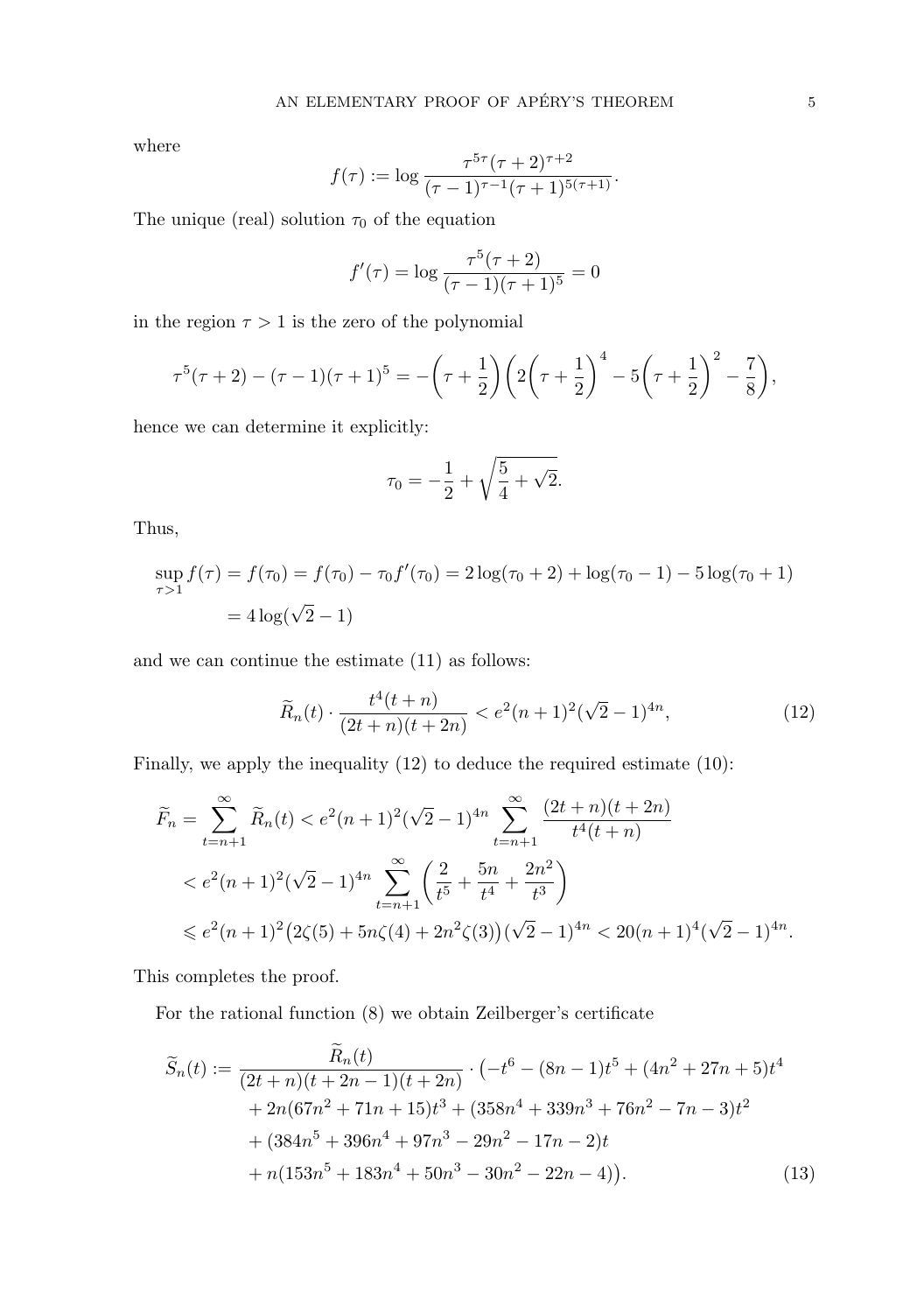**Lemma 5.** For each  $n = 1, 2, \ldots$ , there holds the identity

$$
(n+1)^{3}\widetilde{R}_{n+1}(t) - (2n+1)(17n^{2} + 17n + 5)\widetilde{R}_{n}(t) + n^{3}\widetilde{R}_{n-1}(t) = \widetilde{S}_{n}(t+1) - \widetilde{S}_{n}(t). \tag{14}
$$

'One-line' proof. Divide both sides of (14) by  $\widetilde{R}_n(t)$  and verify the reduced identity.

**Lemma 6.** The quantity (9) satisfies the difference equation (7) for  $n = 1, 2, \ldots$ .

*Proof.* Since  $\widetilde{R}_n(t) = O(t^{-5})$  and  $\widetilde{S}_n(t) = O(t^{-2})$  as  $t \to \infty$  for  $n \ge 1$ , summation of equalities (14) over  $t = 1, 2, \ldots$  yields the relation

$$
(n+1)^{3}\widetilde{F}_{n+1} - (2n+1)(17n^{2} + 17n + 5)\widetilde{F}_{n} + n^{3}\widetilde{F}_{n-1} = -\widetilde{S}_{n}(1).
$$

It remains to note that, for  $n \geq 1$ , both functions (8) and (13) have zero at  $t = 1$ . Thus  $\widetilde{S}_n(1) = 0$  for  $n = 1, 2, \ldots$  and we obtain the desired recurrence (7) for the quantity (9).

**Lemma 7.** For each  $n = 0, 1, 2, \ldots$ , the quantities (1) and (9) coincide.

*Proof.* Since both  $F_n$  and  $\widetilde{F}_n$  satisfy the same second-order difference equation (7), we have to verify that  $F_0 = \widetilde{F}_0$  and  $F_1 = \widetilde{F}_1$ . Direct calculations show that

$$
\widetilde{R}_0(t) = \frac{2}{t^3},
$$
\n $\widetilde{R}_1(t) = -\frac{2}{t^4} + \frac{2}{(t+1)^4} + \frac{5}{t^3} + \frac{5}{(t+1)^3} - \frac{5}{t^2} + \frac{5}{(t+1)^2},$ 

hence  $\widetilde{F}_0 = 2\zeta(3)$  and  $\widetilde{F}_1 = 10\zeta(3) - 12$ , and comparison of this result with (4) yields the desired coincidence.

*Proof of Apéry's theorem.* Suppose, on the contrary, that  $\zeta(3) = p/q$ , where p and q are positive integers. Then, using a trivial bound  $D_n < 3<sup>n</sup>$ , we deduce that, for each  $n = 0, 1, 2, \ldots$ , the integer  $qD_n^3F_n = D_n^3u_np - D_n^3v_nq$  satisfies the estimate

$$
0 < qD_n^3 F_n < 20q(n+1)^4 3^{3n} (\sqrt{2}-1)^{4n} \tag{15}
$$

that is not possible since  $3^3($  $(2-1)^4 = 0.7948...$  < 1 and the right-hand side of (15) is less than 1 for a sufficiently large integer  $n$ . This contradiction completes the proof of the theorem.

Inspite of its elementary arguments, our proof of Apéry's theorem does not look simpler than the original (also elementary) Apéry's proof well-explained in A. van der Poorten's informal report [Po], or (almost elementary) Beukers's proof [Be] by means of Legendre polynomials and multiple integrals. We want to mention that our way to deduce the recursion (7) for the sequence  $F_n$  as well as for the coefficients  $u_n, v_n^{\dagger}$ 

<sup>&</sup>lt;sup>‡</sup>Hint: multiply both sides of (6) by  $(t + k)^2$ , substitute  $t = -k$  and sum over all integers k to show that the sequence  $u_n$  satisfies the difference equation (7); then  $v_n = u_n \zeta(3) - F_n$  also satisfies it.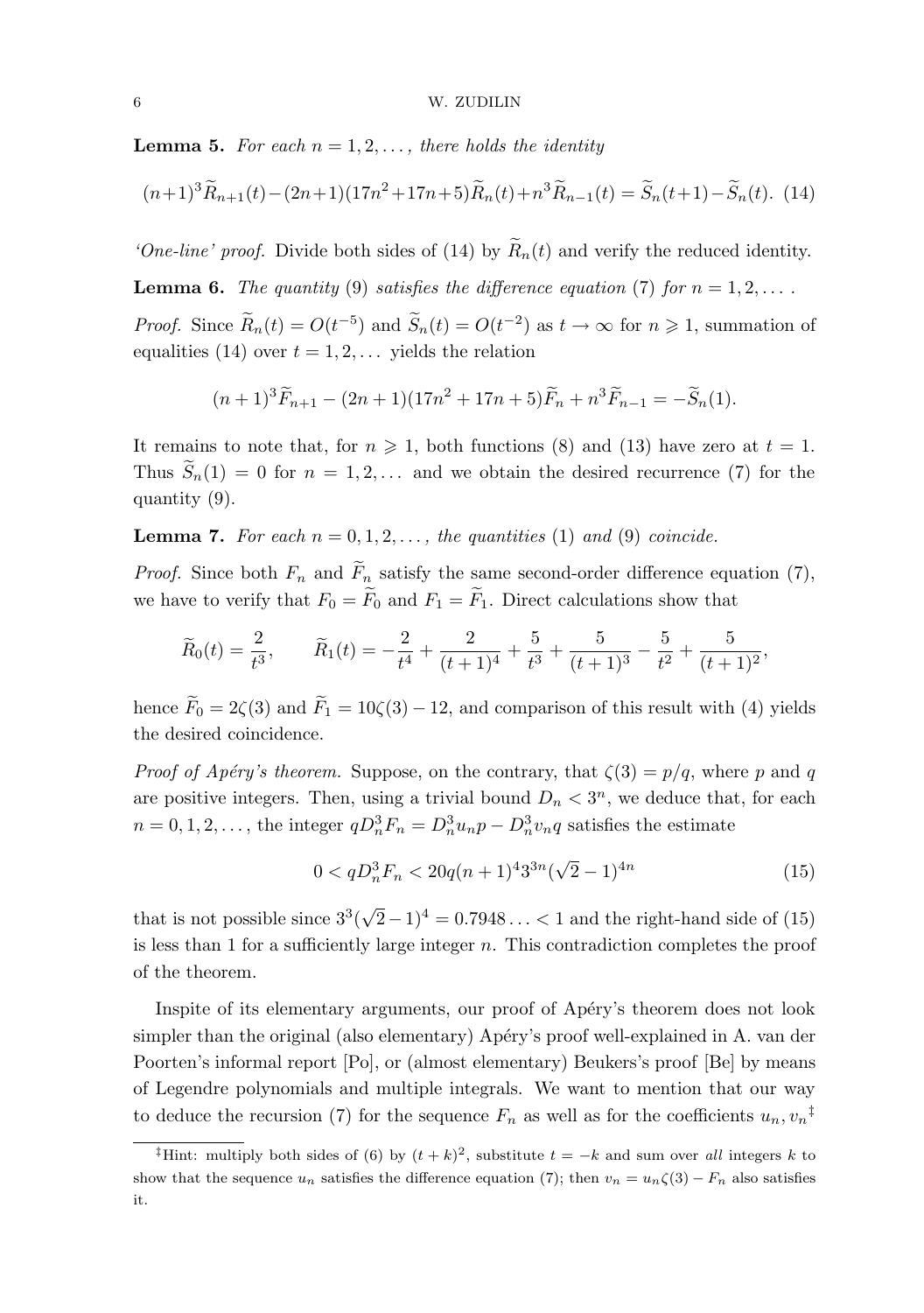slightly differs from those considered in [Po, Section 8] and [Ze, Section 13] although it is based on the same algorithm of creative telescoping. This algorithm and the above scheme allow us [Zu5], [Zu6] to obtain Apéry-like difference equations for  $\zeta(4)$ and Calalan's constant.

The fact that  $\widetilde{F}_n = \widetilde{u}_n \zeta(3) - \widetilde{v}_n$  with  $D_n \widetilde{u}_n, D_n^4 \widetilde{v}_n \in \mathbb{Z}$  was first discovered by K. Ball; the proof follows lines of the proof of Lemma 1 and vanishing the coefficients for  $\zeta(4)$  and  $\zeta(2)$  is due to a well-poised origin of the series (9). An open question of T. Rivoal here is to get the better inclusions  $\tilde{u}_n, D_n^3 \tilde{v}_n \in \mathbb{Z}$  by elementary means without going back to Apéry's series  $(1)$ . A solution of this question accompanied with Ball's Lemma 4 can bring the 'most elementary' proof of Apéry's theorem.

Lemma 7 can be proved by specialization of Bailey's identity [Ba, Section 6.3, formula (2)]

$$
{}_{7}F_{6}\left(\begin{array}{cc} a, 1+\frac{1}{2}a, & b, & c, & d, & e, & f\\ \frac{1}{2}a, & 1+a-b, 1+a-c, 1+a-d, 1+a-e, 1+a-f & 1 \end{array}\right) = \frac{\Gamma(1+a-b)\Gamma(1+a-c)\Gamma(1+a-d)\Gamma(1+a-e)\Gamma(1+a-f)}{\Gamma(1+a)\Gamma(b)\Gamma(c)\Gamma(d)\Gamma(1+a-b-c)\Gamma(1+a-b-d)} \times \Gamma(1+a-c-d)\Gamma(1+a-e-f) \times \frac{\Gamma(b+t)\Gamma(c+t)\Gamma(d+t)\Gamma(1+a-e-f+t)}{\times\Gamma(1+a-b-c-d-t)\Gamma(-t)} \times \frac{1}{2\pi i}\int_{-i\infty}^{i\infty} \frac{\Gamma(1+a-e+t)\Gamma(1+a-f+t)}{\Gamma(1+a-e+t)\Gamma(1+a-f+t)} dt,
$$
\n(16)

provided that the very-well-poised hypergeometric series on the left-hand side converges. Namely, taking  $a = 3n + 2$  and  $b = c = d = e = f = n + 1$  in (16) we obtain Ball's sequence  $(9)$  on the left and Apéry's sequence  $(1)$  on the right (for the last fact see [Ne, Lemma 2]). Identity (16) can be put forward for an explanation how the permutation group from [RV] for linear forms in 1 and  $\zeta(3)$  appears (see [Zu5, Sections 4 and 5] for details).

#### **REFERENCES**

- [Ap] R. Apéry, Irrationalité de  $\zeta(2)$  et  $\zeta(3)$ , Astérisque 61 (1979), 11–13.
- [Ba] W. N. Bailey, Generalized hypergeometric series, Cambridge Math. Tracts, vol. 32, Cambridge Univ. Press, Cambridge, 1935; 2nd reprinted edition, Stechert-Hafner, New York–London, 1964.
- [BR] K. Ball and T. Rivoal, Irrationalité d'une infinité de valeurs de la fonction zêta aux entiers impairs, Invent. Math. **146** (2001), no. 1, 193-207.
- [Be] F. Beukers, A note on the irrationality of  $\zeta(2)$  and  $\zeta(3)$ , Bull. London Math. Soc. 11 (1979), no. 3, 268–272.
- [Ne] Yu. V. Nesterenko, A few remarks on  $\zeta(3)$ , Mat. Zametki [Math. Notes] 59 (1996), no. 6, 865–880.
- [PWZ] M. Petkovšek, H. S. Wilf, and D. Zeilberger,  $A = B$ , A. K. Peters, Ltd., Wellesley, M.A., 1997.
- [Po] A. van der Poorten, A proof that Euler missed... Apéry's proof of the irrationality of  $\zeta(3)$ , An informal report, Math. Intelligencer 1 (1978/79), no. 4, 195–203.